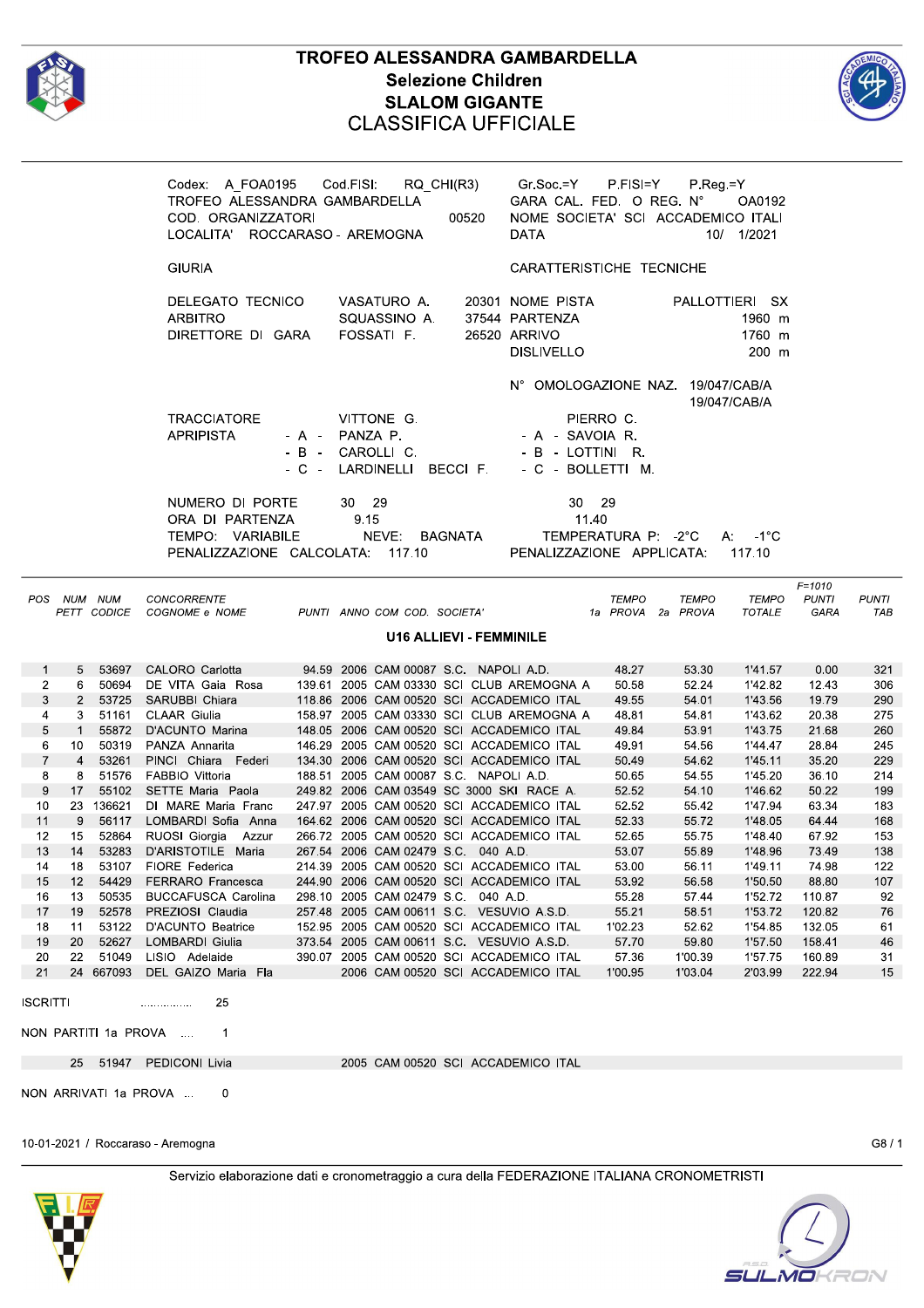|                                                  |                                           |                   | $F = 1010$                            |
|--------------------------------------------------|-------------------------------------------|-------------------|---------------------------------------|
| NUM<br>CONCORRENTE<br>NUM<br>POS                 |                                           | TEMPO<br>TEMPO    | TEMPO<br><b>PUNTI</b><br><b>PUNTI</b> |
| PETT CODICE<br>COGNOME e NOME                    | PUNTI ANNO COM COD. SOCIETA'              | 1a PROVA 2a PROVA | TOTALE<br>GARA<br>TAB                 |
| SQUALIFICATI 1a PROVA                            |                                           |                   |                                       |
| 7 53315<br>SORRENTINO Sofia                      | 176.29 2006 CAM 00087 S.C. NAPOLI A.D.    | PORTA N. 28       |                                       |
|                                                  |                                           |                   |                                       |
| NON PARTITI 2a PROVA<br>$\Omega$<br>$\mathbf{r}$ |                                           |                   |                                       |
|                                                  |                                           |                   |                                       |
| NON ARRIVATI 2a PROVA<br>-2                      |                                           |                   |                                       |
|                                                  |                                           |                   |                                       |
| CHIANESE Lorenza Vi<br>16 53323                  | 244.90 2006 CAM 00087 S.C. NAPOLIA.D.     |                   |                                       |
| 53432<br>RUOSI Marcella<br>21                    | 299.92 2006 CAM 00520 SCI ACCADEMICO ITAL |                   |                                       |
|                                                  |                                           |                   |                                       |
| SQUALIFICATI 2a PROVA<br>$\Omega$                |                                           |                   |                                       |

10-01-2021 / Roccaraso - Aremogna

 $G8/2$ 



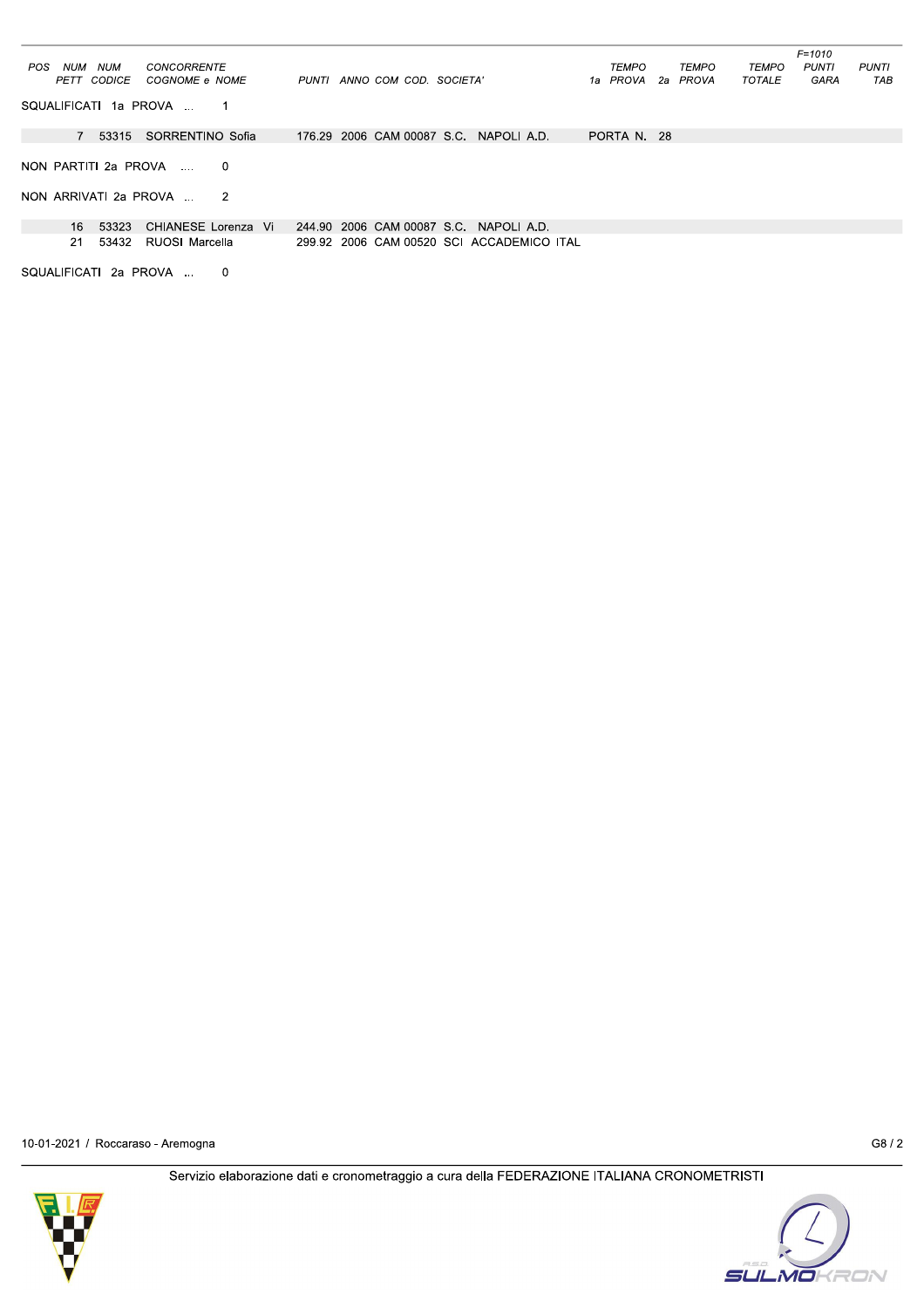

 $\overline{E}$ 

 $17$ 

18

19

 $20$ 

 $21$ 

22

23

24

25

**ISCRITTI** 

48

54

44

 $47$ 

51

52

42

59

43

NON PARTITI 1a PROVA

## **TROFEO ALESSANDRA GAMBARDELLA Selezione Children SLALOM GIGANTE CLASSIFICA UFFICIALE**



**PUNTI** 

**TAB** 

|                                |                 |                   | Codex: A_MOA0194 Cod.FISI: RQ_CHI(R3) Gr.Soc.=Y P.FISI=Y P.Reg.=Y<br>TROFEO ALESSANDRA GAMBARDELLA<br>COD. ORGANIZZATORI<br>LOCALITA' ROCCARASO - AREMOGNA |                |       |                             | 00520                         | GARA CAL. FED. O REG. N°<br>NOME SOCIETA' SCI ACCADEMICO ITALI<br><b>DATA</b>                                           |                                   |                | OA0192<br>10/ 1/2021                        |                                    |
|--------------------------------|-----------------|-------------------|------------------------------------------------------------------------------------------------------------------------------------------------------------|----------------|-------|-----------------------------|-------------------------------|-------------------------------------------------------------------------------------------------------------------------|-----------------------------------|----------------|---------------------------------------------|------------------------------------|
|                                |                 |                   | <b>GIURIA</b>                                                                                                                                              |                |       |                             |                               | CARATTERISTICHE TECNICHE                                                                                                |                                   |                |                                             |                                    |
|                                |                 |                   | DELEGATO TECNICO<br><b>ARBITRO</b><br>DIRETTORE DI GARA FOSSATI F.                                                                                         |                |       | VASATURO A.<br>SQUASSINO A. |                               | 20301 NOME PISTA<br>37544 PARTENZA<br>26520 ARRIVO<br>DISLIVELLO                                                        |                                   |                | PALLOTTIERI SX<br>1960 m<br>1760 m<br>200 m |                                    |
|                                |                 |                   | TRACCIATORE<br><b>APRIPISTA</b>                                                                                                                            | - A - PANZA P. |       | VITTONE G.                  |                               | N° OMOLOGAZIONE NAZ. 19/047/CAB/A<br>- A - SAVOIA R.<br>- B - CAROLLI C.<br>- C - LARDINELLI BECCI F. - C - BOLLETTI M. | PIERRO C.                         |                | 19/047/CAB/A                                |                                    |
|                                |                 |                   | NUMERO DI PORTE                                                                                                                                            |                | 30 29 |                             |                               | 30                                                                                                                      | 29                                |                |                                             |                                    |
|                                |                 |                   | ORA DI PARTENZA<br>TEMPO: VARIABILE<br>PENALIZZAZIONE CALCOLATA: 124.58                                                                                    |                | 9.15  |                             |                               | 11.40<br>NEVE: BAGNATA TEMPERATURA P: -2°C<br>PENALIZZAZIONE APPLICATA:                                                 |                                   |                | $A: -1^{\circ}C$<br>124.58                  |                                    |
|                                | OS NUM NUM      |                   | CONCORRENTE<br>PETT CODICE COGNOME e NOME                                                                                                                  |                |       |                             |                               | PUNTI ANNO COM COD. SOCIETA'                                                                                            | <b>TEMPO</b><br>1a PROVA 2a PROVA | <b>TEMPO</b>   | <b>TEMPO</b><br><b>TOTALE</b>               | $F = 1010$<br><b>PUNTI</b><br>GARA |
|                                |                 |                   |                                                                                                                                                            |                |       |                             | <b>U16 ALLIEVI - MASCHILE</b> |                                                                                                                         |                                   |                |                                             |                                    |
| $\mathbf{1}$<br>$\overline{2}$ | 27              | 52820<br>35 54907 | MARASCO Francesco                                                                                                                                          |                |       |                             |                               | 124.56 2005 CAM 00520 SCI ACCADEMICO ITAL                                                                               | 48.35<br>49.09                    | 52.32<br>52.58 | 1'40.67<br>1'41.67                          | 0.00<br>10.03                      |
| 3<br>$\overline{\mathbf{4}}$   | 55<br>26        | 54518<br>56486    | VITTO MASSEI Nicolo<br><b>BACULO Gustavo</b>                                                                                                               |                |       |                             |                               | 2006 CAM 00520 SCI ACCADEMICO ITAL<br>143.62 2006 CAM 03555 SCI CLUB POSILLIPO                                          | 49.79<br>49.74                    | 52.98<br>53.10 | 1'42.77<br>1'42.84                          | 21.07<br>21.77                     |
| 5                              | 32 <sup>2</sup> | 51698             | MINERVINI Giulio                                                                                                                                           |                |       |                             |                               | 194.62 2005 CAM 00520 SCI ACCADEMICO ITAL                                                                               | 49.54                             | 53.67          | 1'43.21                                     | 25 48                              |
| 6                              | 29              | 50877             | LE DONNE Luca                                                                                                                                              |                |       |                             |                               | 188.52 2005 CAM 03330 SCI CLUB AREMOGNA A                                                                               | 50.53                             | 53.45          | 1'43.98                                     | 33.21                              |
| $\overline{7}$                 | 34              | 54360             | RIZZO Orazio                                                                                                                                               |                |       |                             |                               | 152.57 2006 CAM 00520 SCI ACCADEMICO ITAL                                                                               | 50.92                             | 53.30          | 1'44.22                                     | 35.62                              |
| 8                              | 38              | 53729             |                                                                                                                                                            |                |       |                             |                               |                                                                                                                         | 50.80                             | 54.16          | 1'44.96                                     | 43.04                              |
| 9                              | 37              | 54016             |                                                                                                                                                            |                |       |                             |                               |                                                                                                                         | 50.38                             | 54.68          | 1'45.06                                     | 44.04                              |
| 10                             | 36              | 54797             | VERDE Luca                                                                                                                                                 |                |       |                             |                               | 148.04  2006  CAM  03555  SCI  CLUB  POSILLIPO                                                                          | 50.49                             | 54.71          | 1'45.20                                     | 45.45                              |
| 11                             | 40              | 55574             | FILIPPINI Gianfilip                                                                                                                                        |                |       |                             |                               | 197.65 2006 CAM 03555 SCI CLUB POSILLIPO                                                                                | 51.22                             | 54.56          | 1'45.78                                     | 51.27                              |
| 12                             | 39              | 54549             | BRANCACCIO Sergio                                                                                                                                          |                |       |                             |                               |                                                                                                                         | 51.23                             | 54.66          | 1'45.89                                     | 52.37                              |
| 13<br>14                       | 33<br>28        | 52727<br>53405    | <b>BONI</b> Gianmaria                                                                                                                                      |                |       |                             |                               | 227.79 2005 CAM 03555 SCI CLUB POSILLIPO                                                                                | 51.40<br>51.95                    | 54.50<br>54.48 | 1'45.90<br>1'46.43                          | 52.47<br>57.79                     |
| 15                             | 45              | 56290             | TROIANO Stefano                                                                                                                                            |                |       |                             |                               | 204.03 2006 CAM 03555 SCI CLUB POSILLIPO                                                                                | 52.47                             | 54.86          | 1'47.33                                     | 66.82                              |

10-01-2021 / Roccaraso - Aremogna

55976

52515

53007

56468

54331

52452

53097

51346

53108

DE CESARE Enrico

**BERARDINONE Alessan** 

CANTALAMESSA Antoni

 $31$ 

 $\Omega$ 

D'ADDEZIO Ludovico

309.42

250.47

SPIGNO Giuseppe

FIORE Riccardo

**GRECO Lucio** 

FIORE Giovanni

 $\sim$ 

. . . . . . . . . . . . . . . .

D'ANNA Christian

 $G8/1$ 

117

104

91

78

65

52

39

26

13

Servizio elaborazione dati e cronometraggio a cura della FEDERAZIONE ITALIANA CRONOMETRISTI

281.07 2006 CAM 03330 SCI CLUB AREMOGNA A

280.69 2005 CAM 03555 SCI CLUB POSILLIPO

235.40 2005 CAM 00520 SCI ACCADEMICO ITAL

305.01 2006 CAM 00520 SCI ACCADEMICO ITAL

252.73 2005 CAM 00520 SCI ACCADEMICO ITAL

2005 CAM 03555 SCI CLUB POSILLIPO

2005 CAM 00520 SCI ACCADEMICO ITAL

2005 CAM 00611 S.C. VESUVIO A.S.D.

265.50 2006 CAM 03555 SCI CLUB POSILLIPO

53.19

54.32

55.50

55.05

55.93

56.90

56.53

57.20

55.44

56.92

56.29

57.81

59.59

58.78

58.18

58.88

58.29

1'12.81

1'50.11

1'50.61

1'53.31

1'54.64

1'54.71

1'55.08

1'55.41

1'5549

2'08.25

94.71

99.73

126.81

140.16

140.86

144.57

147.88

148.69

276.70